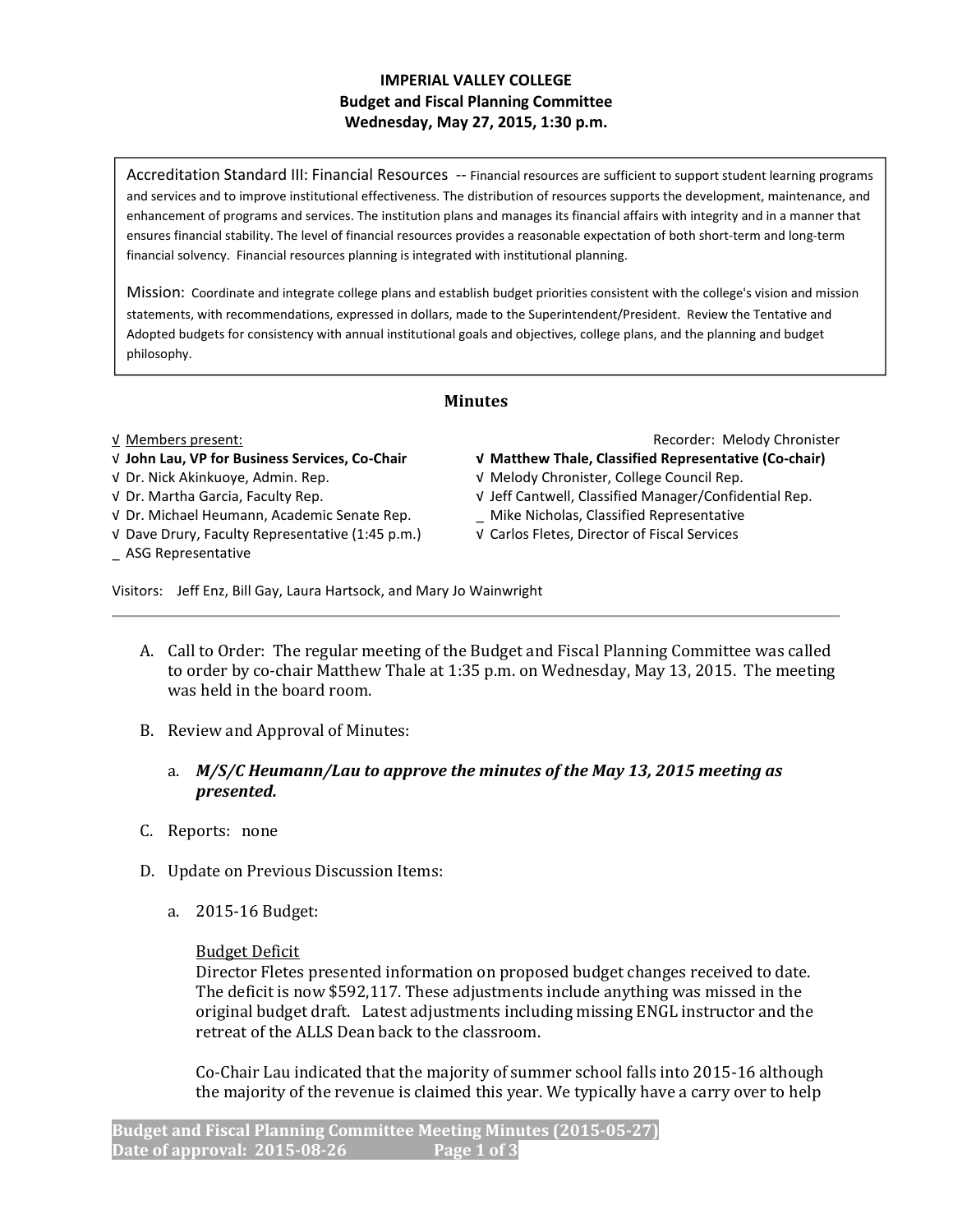cover these costs, but this year we are not projecting a carryover from 2014-15. This is due to the decision to go for full restoration this year versus being in a decline.

John Lau indicated that our deficit is actually closer to \$900,000 due to the additional requests submitted to BFP by the President Cabinet's final prioritization or the settlement with CSEA.

#### Grant Funding

Conversation ensued on the impact ATLAS has had on the 2015-16 deficit. This led to a conversation on the management/oversight of grant funds. Dr. Heumann said the ATLAS was designed to provide a cost savings to the District where possible. It was suggested to create a multi-year forecast for this type of funding. Dr. Garcia pointed out that most grants do not enforce institutionalization of the services being covered. Dr. Garcia would like to inform everyone we received a \$5.8 million Career Pathway grant. The District would get approximately \$3 million of these funds (sharing with another school district). John Lau indicated that the District will need to budget to charge this grant for indirect costs. Dr. Nick is now indicating that the AB86 language is still being modified which may impact the financial relationship in place with ICOE.

### Reviewed President's Cabinet final prioritization requests

A question was asked what the role the BFP plays in these requests. Do we fund all of these requests and look for cuts elsewhere? Where can funding be found?

### May Revise

Reviewed May revise highlights (BOG and LAO). We are not sure if we will be eligible for funding to hire full-time faculty as they are still working on the funding formula. Slight increase projected for general operating expenses, but they simultaneously decreased the COLA. We still do not know how much we will be getting of these funds (how they will be allocated or if they will be ongoing). We will not know until end of July or August at the budget workshop. Restoration funds also possibly being offered. Prior year mandates also mentioned, but Director Fletes is not sure what "mandates" are being referenced, so it may or may not impact us. The remaining items are categorical/ restricted funding items. VP Lau indicated that we will not know too much more until August. K-12 is getting a lot more money than community colleges are. The College needs to be cognizant of over-projecting revenue targets. This started the discussion on making conservative projections, as recommended by ACCJC. We told the commission we would balance the budget, start funding OPEB, and increase reserves.

Director Fletes stated we also need to prepare for the sun-setting of proposition 30 the following year. We will lose approx. \$5.6 million if this proposition sunsets, but in deferrals only. Director Fletes reviewed apportionment reports for 2013-14 and 2014- 15 to show the fluctuations that occur at the state level, and how it impacts our apportionment. Co-Chair Matthew asked if we could do a trend analysis to determine what our apportionment deficit may be. Other colleges plan on about 1% impact, budgeting to 99% of the total revenue. VP Lau indicated he is hopeful that this deficit will decrease when we hear more news from the state. We should focus on our nonstaffing costs first, finding costs savings where possible.